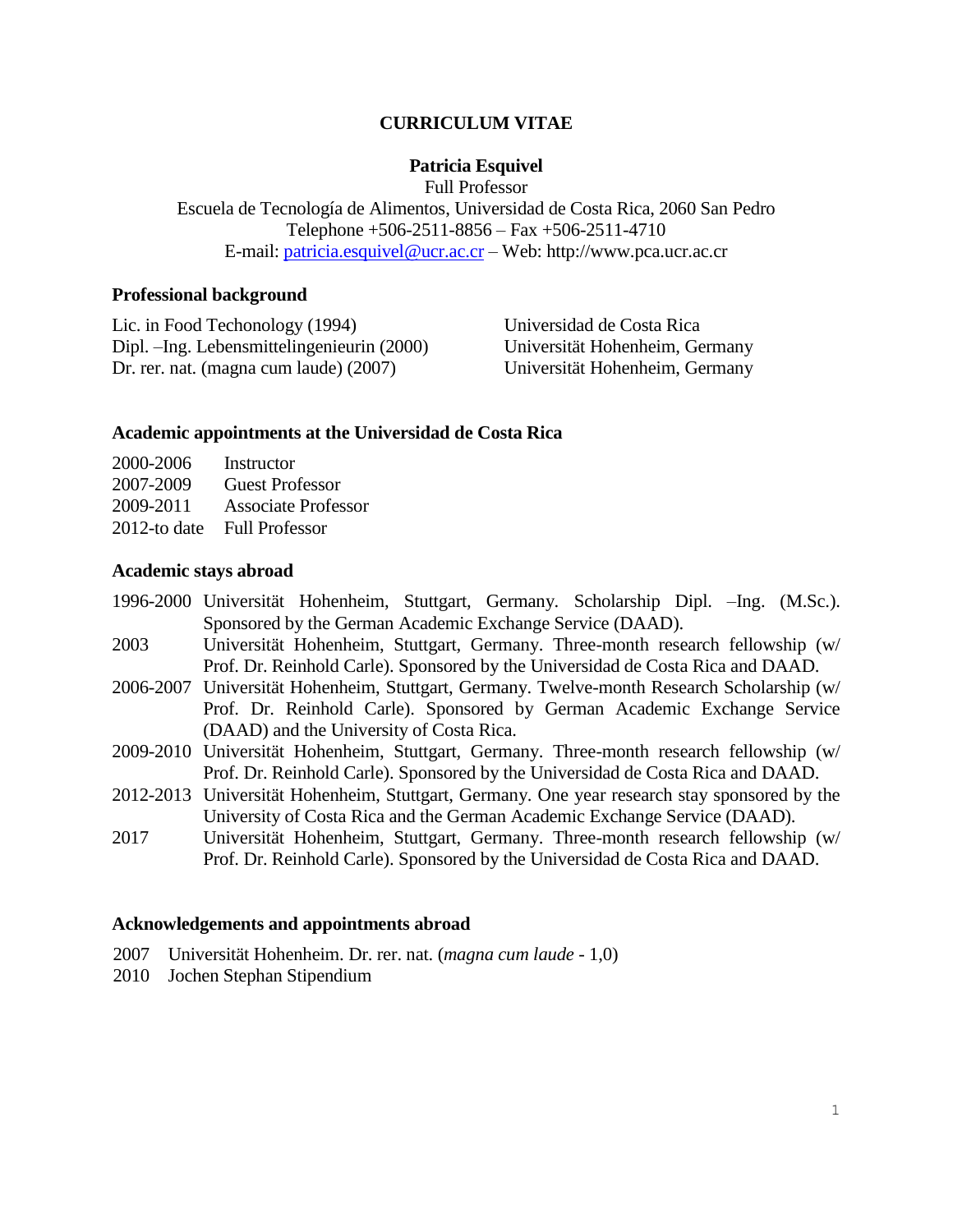### **Publications with peer review process**

- 1. Esquivel P (2000) Untersuchungen zur Charakterisierung der Zellwandstruktur texturverbesserten Erdbeerkonserven. Diplomarbeit. Institut für Lebensmitteltechnologie, Universität Hohenheim, Stuttgart.
- 2. Esquivel P (2004) Los frutos de las cáctaceas y su potencial como materia prima. Revista Agronomía Mesoamericana 15: 215-219.
- 3. Esquivel P, Münscher I, Maier O, Carle R (2004) Efecto de la adición de pectinesterasa sobre la firmeza de fresas (*Fragaria ananas*sa c.v. El Santa) procesadas como mermelada. Reviteca 10: 29-32.
- 4. Zumbado-Rivera W, Esquivel P, Wong E (2006) Selección de una levadura para la producción de biomasa: Crecimiento de suero en queso. Agronomía Mesoamericana 17: 151- 160.
- 5. Esquivel P (2007) Characterisation of Morphological and Chemical Traits of Costa Rican Fruits from Purple Pitaya (*Hylocereus* sp.) Genotypes. Dissertation Ph.D. University of Hohenheim. 135 p.
- 6. Esquivel P, Stintzing FC, Carle R (2007) Comparison of morphological and chemical fruit traits from different pitaya genotypes (*Hylocereus* sp.) grown in Costa Rica. Journal of Applied Botany and Food Quality 81: 7-14.
- 7. Esquivel P, Stintzing FC, Carle R (2007) Fruit characteristics during growth and ripening of different *Hylocereus* genotypes. European Journal of Horticultural Science 72: 231-238*.*
- 8. Esquivel P, Stintzing FC, Carle R (2007) Phenolic compound profiles and their corresponding antioxidant capacity in purple pitaya (*Hylocereus* sp.) genotypes. Zeitschrift für Naturforschung 62c: 636-644.
- 9. Esquivel P, Stintzing FC, Carle R (2007) Pigment pattern and expression of colour in fruits from different *Hylocereus* sp. genotypes. Innovative Food Science and Emerging Technologies 8: 451-457.
- 10. Esquivel P, Stintzing FC, Carle R (2007) Bananen Vom Anbau bis zum Verbrauch. Ernährung im Fokus 7:220-225.
- 11. Hasbun J, Esquivel P, Brenes A, Alfaro I (2009) Propiedades físico-químicas y parámetros de calidad para uso industrial de cuatro variedades de papa. Agronomía Costarricense 33: 77- 89.
- 12. Schweiggert R, Villalobos MG, Esquivel P, Carle R (2009) Development and optimization of low temperature enzyme-assisted liquefaction for the production of colouring foodstuff from purple pitaya (*Hylocereus* sp. [Weber] Britton & Rose). European Food Research and Technology 230: 269-280.
- 13. Ramírez-Truque C, Esquivel P, Carle R (2011) Neutral sugar profile of cell wall polysaccharides of pitaya (*Hylocereus* sp.) fruits. Carbohydrate Polymers 83: 1134-1138.
- 14. Schweiggert RM, Steingass CB, Mora E, Esquivel P, Carle R (2011) Carotenogenesis and physico-chemical characteristics during maturation of red fleshed papaya fruit (*Carica papaya* L.). Food Research International 44: 1373–1380.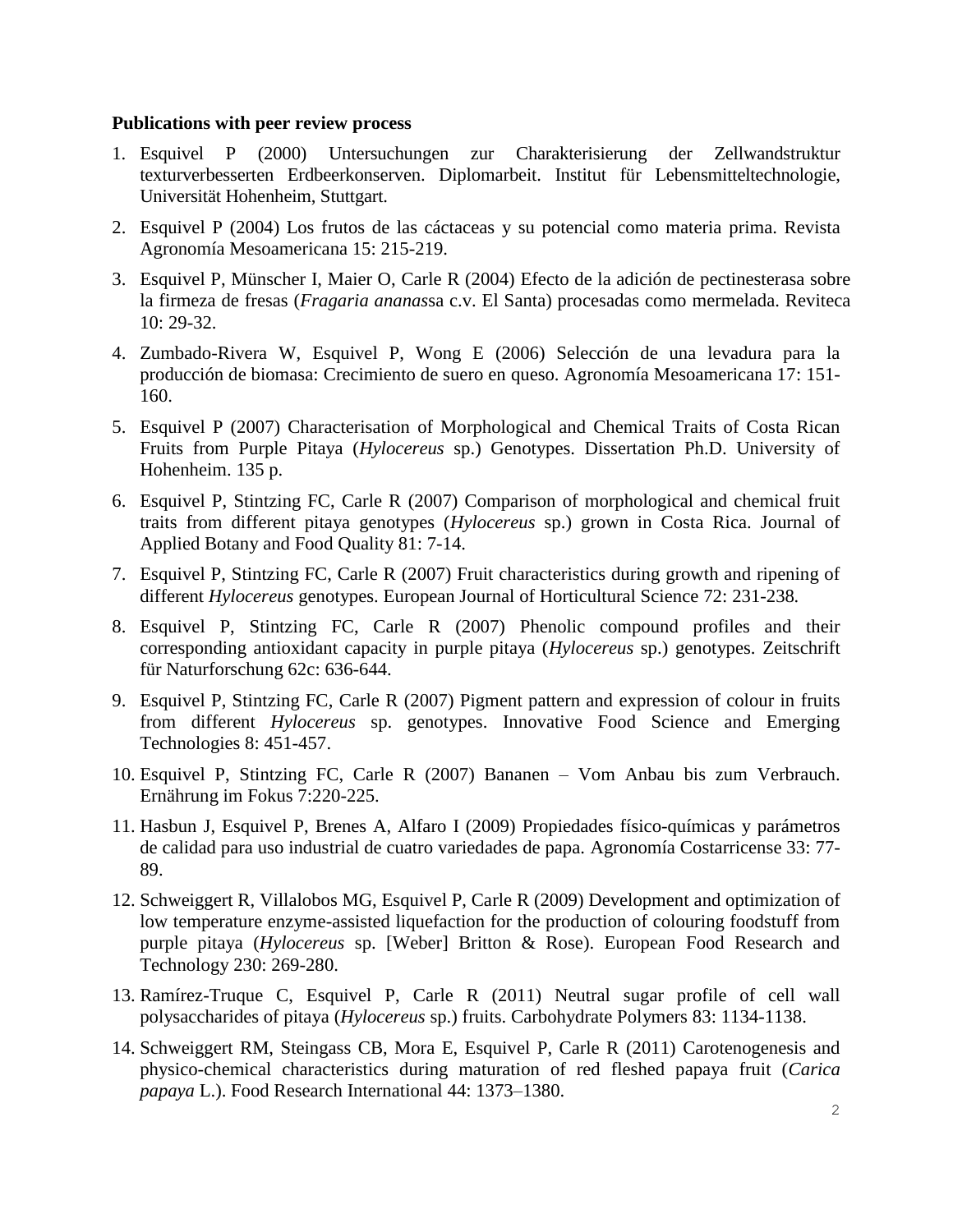- 15. Schweiggert RM, Steingass CB, Heller A, Esquivel P, Carle R (2011) Characterization of chromoplasts and carotenoids of red- and yellow-fleshed papaya (*Carica papaya* L.). Planta 234: 1031-1044.
- 16. Engels C, Esquivel P, Jiménez VM, Gänzle MG, Schieber A (2012) Characterization of phenolic compounds in jocote (S*pondias purpurea* L.) peels by ultra high-performance liquid chromatography/electrospray ionization mass spectrometry (UHPLC/MS). Food Research International 46: 557-562.
- 17. Esquivel P (2012) Pitaya and papaya: color beyond the borders. *In* Forschung und Lehre am Lehrstuhl Lebensmittel pflanzlicher Herkunft: Eine Zwischenbilanz. Ed. R. Valet, Shaker Verlag, Aachen. Band 27, p. 192-202. ISBN 978-3-844-1457-0.
- 18. Esquivel P, Araya-Quesada Y (2012) Características del fruto de la pitahaya (*Hylocereus* sp.) y su potencial de uso en la industria alimentaria. Revista Venezolana de Ciencia y Tecnología de Alimentos 3: 113-129.
- 19. Esquivel P, Jiménez VM (2012) Functional properties of coffee and coffee by-products. Food Research International 46: 488-495.
- 20. Schweiggert RM, Steingass CB, Esquivel P, Carle R (2012). Chemical and morphological characterization of Costa Rican papaya (*Carica papaya* L.) hybrids and lines with particular focus on their genuine carotenoid profiles. Journal of Agricultural and Food Chemistry 60: 2577-2585.
- 21. Villalobos-Gutiérrez MG, Schweiggert RM, Carle R, Esquivel P (2012) Chemical characterization of Central American pitaya (*Hylocereus* sp.) seeds and seed oil. CyTA - Journal of Food 10: 78-83.
- 22. Chacón-Ordóñez T, Esquivel P (2013). Frutos tropicales como fuente de carotenoides: biosíntesis, composición, biodisponibilidad y efectos del procesamiento. Revista Venezolana de Ciencia y Tecnología de Alimentos 4: 1-23.
- 23. Hempel J, Amrehn E, Quesada S, Esquivel P, Jiménez VM, Heller A, Carle R, Schweiggert RM (2014) Lipid-dissolved γ-carotene, β-carotene, and lycopene in globular chromoplasts of peach palm (*Bactris gasipaes* Kunth) fruits. Planta 240: 1037-1050.
- 24. Jiménez VM, Gruschwitz M, Schweiggert RM, Carle R, Esquivel P (2014) Identification of phenolic compounds in soursop (*Annona muricata*) pulp by high-performance liquid chromatography with diode array and electrospray ionization mass spectrometric detection. Food Research International [65: 42-46.](http://www.sciencedirect.com/science/article/pii/S0963996914003664)
- 25. Montoya-Arroyo A, Schweiggert RM, Pineda-Castro ML, Sramek M, Kohlus R, Carle R, Esquivel P (2014) Characterization of cell wall polysaccharides of purple pitaya (*Hylocereus* sp.) pericarp. Food Hydrocolloids 35: 557-564.
- 26. Schweiggert RM, Kopec RE, Villalobos-Gutiérrez MG, Högel J, Quesada S, Esquivel P, Schwartz, SJ, Carle R (2014) Carotenoids are more bioavailable from papaya than from tomato and carrot in humans: a randomised cross-over study. British Journal of Nutrition 111: 490-498.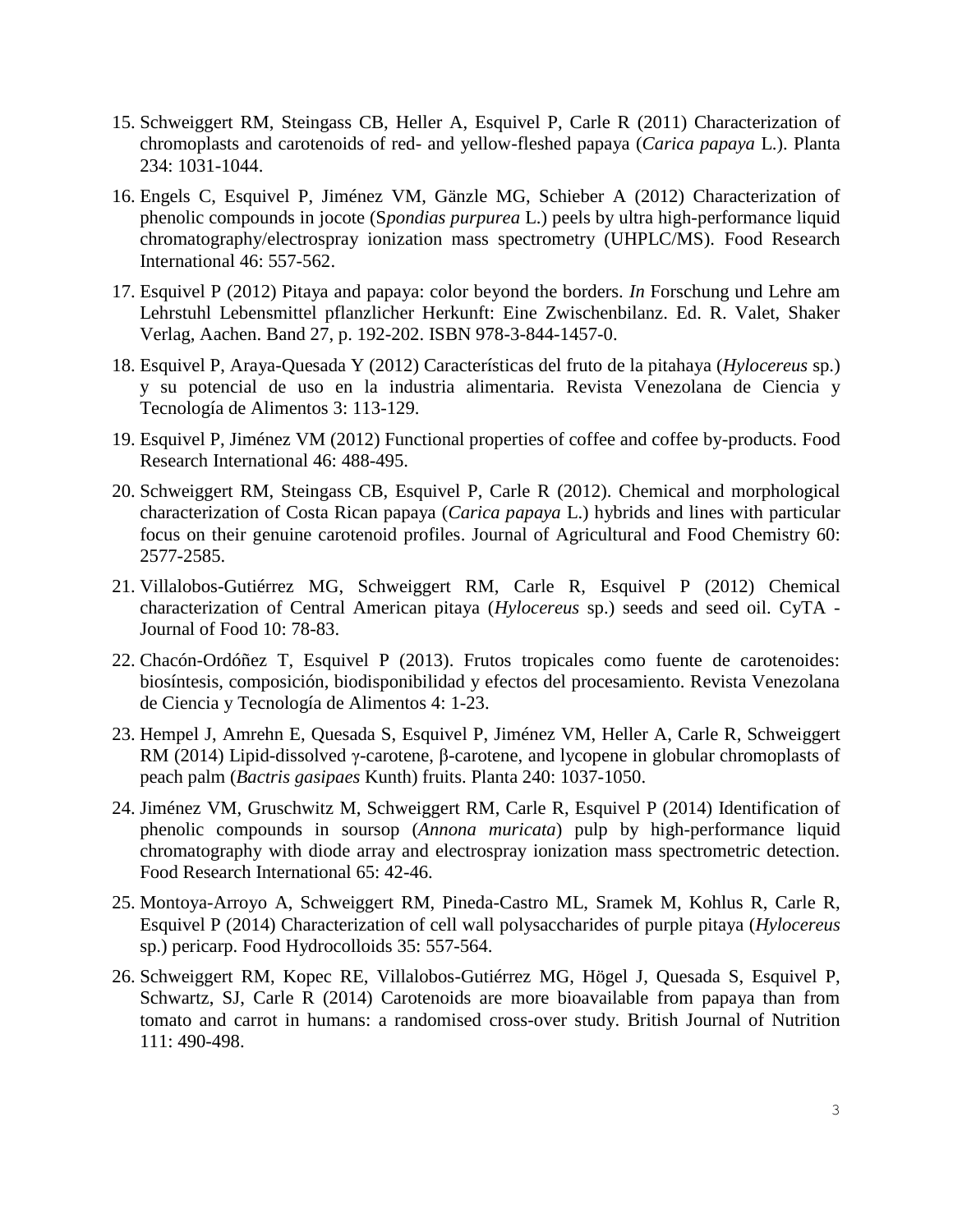- 27. Hempel J, Amrehn E, Quesada S, Esquivel P, Jiménez VM, Heller A, Carle R, Schweiggert RM (2014) Lipid-dissolved γ-carotene, β-carotene, and lycopene in globular chromoplasts of peach palm (*Bactris gasipaes* Kunth) fruits. Planta 240: 1037-1050.
- 28. Esquivel P, Schweiggert RM, Chacón-Ordóñez T, Hempel J, Carle R, Jiménez VM (2015) Formas de deposición de carotenoides en alimentos vegetales y sus posibles implicaciones en su bioaccesibilidad y biodisponibilidad *In* Carotenoides en Agroalimentación y Salud. Melendez-Martínez A (ed.). Editorial Terracota, México. *accepted*
- 29. Esquivel P (2015) Betalains. *In* Handbook on Natural Pigments in Food and Beverages: Industrial Applications for Improving Color. Carle R & Schweiggert RM (eds.). Elsevier.
- 30. Jiménez V.M., Viñas M., Vega, V., Esquivel, P. 2015. La pitahaya en Costa Rica. *In* Cultivo y uso de la pitahaya (*Hylocereus* spp.) en el mundo. Calix de Dios, H. & Rodríguez-Canto, A. (eds.). Editorial Universidad Autónoma de Chapingo México. *accepted*.
- 31. Schweiggert RM, Vargas E, Conrad J, Hempel J, Gras C, Ziegler JU, Mayer A, Jiménez VM, Esquivel P, Carle R (2015) Carotenoids, carotenoid esters, and anthocyanins of yellow-, orange-, and red-peeled cashew apples (*Anacardium occidentale* L.). Food Chemistry, 200:274-282.
- 32. Chacón-Ordóñez, T, Esquivel, P, Jiménez, VM, Carle R, Schweiggert RM (2016) [Deposition](https://www.scopus.com/record/display.uri?eid=2-s2.0-84960357989&origin=resultslist&sort=plf-f&src=s&sid=C2358455A53AAE89D5CE24208FE4CE45.CnvicAmOODVwpVrjSeqQ%3a70&sot=autdocs&sdt=autdocs&sl=18&s=AU-ID%2855929030100%29&relpos=2&citeCnt=0&searchTerm=)  [Form and Bioaccessibility of Keto-carotenoids from Mamey Sapote \(Pouteria sapota\), Red](https://www.scopus.com/record/display.uri?eid=2-s2.0-84960357989&origin=resultslist&sort=plf-f&src=s&sid=C2358455A53AAE89D5CE24208FE4CE45.CnvicAmOODVwpVrjSeqQ%3a70&sot=autdocs&sdt=autdocs&sl=18&s=AU-ID%2855929030100%29&relpos=2&citeCnt=0&searchTerm=)  [Bell Pepper \(Capsicum annuum\), and Sockeye Salmon \(Oncorhynchus nerka\) Filet.](https://www.scopus.com/record/display.uri?eid=2-s2.0-84960357989&origin=resultslist&sort=plf-f&src=s&sid=C2358455A53AAE89D5CE24208FE4CE45.CnvicAmOODVwpVrjSeqQ%3a70&sot=autdocs&sdt=autdocs&sl=18&s=AU-ID%2855929030100%29&relpos=2&citeCnt=0&searchTerm=) Journal of Agricultural and Food Chemistry, 64:1989-1998.
- 33. Chacón-Ordóñez, T., Schweiggert, R.M., Bosy-Westphal, A., Jiménez, V.M., Carle, R., Esquivel, P. (2017). Carotenoids and carotenoid esters of orange- and yellow- fleshed mamey sapote (Pouteria sapota (Jacq.) H.E: Moore & Stearn) fruit and their post-prandial absorption in humans. Food Chemistry 221:673-682.
- 34. Rojas-Garbanzo, C., Gleichenhagen, M., Annerose, H., Patricia, E., Schulze-Kaysers, N., Schieber, A. (2017). Carotenoid profile, antioxidant capacity, and chromoplasts of pink guava (Psidium guajava cv. "Criolla") during fruit ripening. Food Chemistry, accepted.
- 35. Zerpa-Catanho D, Esquivel P, Mora-Newcomer E, Sáenz MV, Herrera R, Jiménez VM (2017). Transcription analysis of softening-related genes during postharvest of papaya fruit (*Carica papaya* L. 'Pococí' hybrid). [Postharvest Biology and Technology 125: 42-51](http://www.sciencedirect.com/science/article/pii/S0925521416305336)
- 36. Lieb V.M., Kerfers M.R, Kronmüller A., Esquivel P., Alvarado A., Jiménez V.M., Schmarr H. G., Carle R., Schweiggert R.M., Steingass C.B. (2017). Characterization of mesocarp and kernel lipids from *Elaeis guineensis* Jacq., *Elaeis oleifera* (Kunth) Cortés, and their interspecific hybrids. [Journal of Agricultural and Food Chemistry 65: 3617–3626.](http://pubs.acs.org/doi/abs/10.1021/acs.jafc.7b00604)
- 37. Esquivel, P., Orjuela, A., Barros, M., Osorio-Roa, C. (2017) Potential Opportunities and Challenges for Research Collaboration with Latin America in Agriculture and Food Science. Journal of Agricultural and Food Chemistry 65: 8096-8098.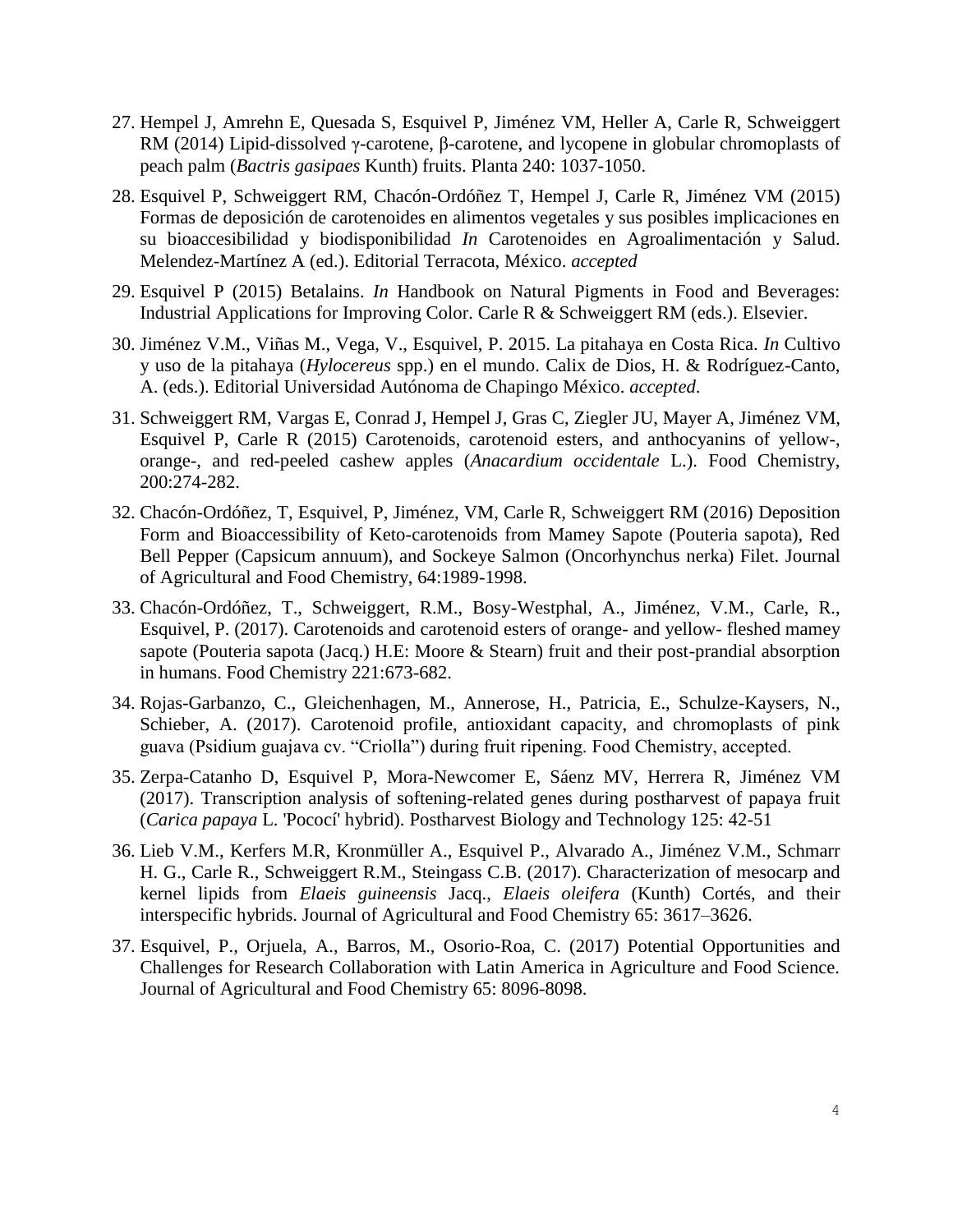### **Publications without peer review process**

- 1. Esquivel, P., Mora, E., Carle, R. (2009). Comparison of morphological and chemical fruit traits from promissory papaya genotypes (*Carica papaya*.) grown in Costa Rica. Quality Dynamics of Fruits and Vegetables in the Post-Harvest Phase. Hannover, Alemania
- 2. Ramírez-Truque, C., Esquivel, P., Araya, Y., Jiménez, V.M., Carle, R. (2009). Estabilidad de las betalaínas en una pulpa pasteurizada de pitaya (*Hylocereus* sp.). IV Congreso Nacional de Ciencia y Tecnología de Alimentos. San José, Costa Rica.
- 3. Schweiggert, R., Villalobos, M.G. Esquivel, P., Carle, R. (2009). Desarrollo y optimización de la maceración enzimática a bajas temperaturas de pulpa de pitaya roja (*Hylocereus polyrhizus* [Weber] Britton & Rose). IV Congreso Nacional de Ciencia y Tecnología de Alimentos. San José, Costa Rica.
- 4. Esquivel, P., Kramer, M., Jiménez, V.M., Carle, R. (2010). Anthocyanin profiles and caffeine contents of wet-processed coffee (*Coffea arabica*) husks by HPLC-DAD-MS/MS. 28th International Horticultural Congress. Lisboa, Portugal.
- 5. Villalobos, M.G., Carle, R., Esquivel, P. (2010). Chemical characterization of pitaya (*Hylocereus* sp.) seeds and fatty acid composition of the seed oil. 28th International Horticultural Congress. Lisboa, Portugal.
- 6. Schweiggert, R., Villalobos, M.G. Esquivel, P., Carle, R. (2010). Enzyme-assisted liquefaction at low temperatures for the production of colouring foodstuff from purple pitaya (*Hylocereus* sp. [Weber] Britton & Rose). [6th International Congress on Pigments in Food:](http://konferenciakalauz.hu/konferenciak/7494-6th-international-congress-on-pigments-in-food-chemical-biological-and-technological-aspects)  [Chemical, Biological and Technological Aspects.](http://konferenciakalauz.hu/konferenciak/7494-6th-international-congress-on-pigments-in-food-chemical-biological-and-technological-aspects) Budapest, Hungría.
- 7. Esquivel, P. (2011). Pitaya and Papaya: color beyond the borders. Forschung und Lehre am Lehrstuhl: Eine Zwischenbilanz. Stuttgart, Alemania.
- 8. Montoya, A., Esquivel, P. (2012). Colour changes and betalain profile of pitaya fruit skin (*Hylocereus* sp.) during fruit development. 16th World Congress of Food Science and Techonology – IUFoST – Addressing Global Food Security and Wellness through Food Science and Technology. Foz Iguazu, Brasil.
- 9. Montoya-Arroyo, A., Carle, R., Esquivel, P. (2012). Composition of cell wall polysaccharides of pitaya (*Hylocereus* sp.) fruit peels. 2012. 11th International Hydrocolloids Conference, Biofunctionality and Technofunctionality of Hydrocolloids. Purdue University, Indiana.
- 10. Schweiggert, R.M., Kopec, R., Riedl K., Quesada S., Esquivel, P., Carle R., Schwartz S.J. (2012). Comparison of ß-carotene and lycopene bioavailability from papaya, carrot and tomato" 16th World Congress of Food Science and Techonology – IUFoST – Addressing Global Food Security and Wellness through Food Science and Technology, Foz Iguazu, Brasil.
- 11. Schweiggert, R.M., Mezger, D., Schimpf, F., Steingass, C.B., Heller A., Riedl K., Kopec, R., Quesada S., Esquivel, P., Carl R., Schwartz S.J. (2012). Bioavailability of carotenoids from papaya, tomato, and carrot is modulated by chromoplast morphology. Experimental Biology, San Diego, USA.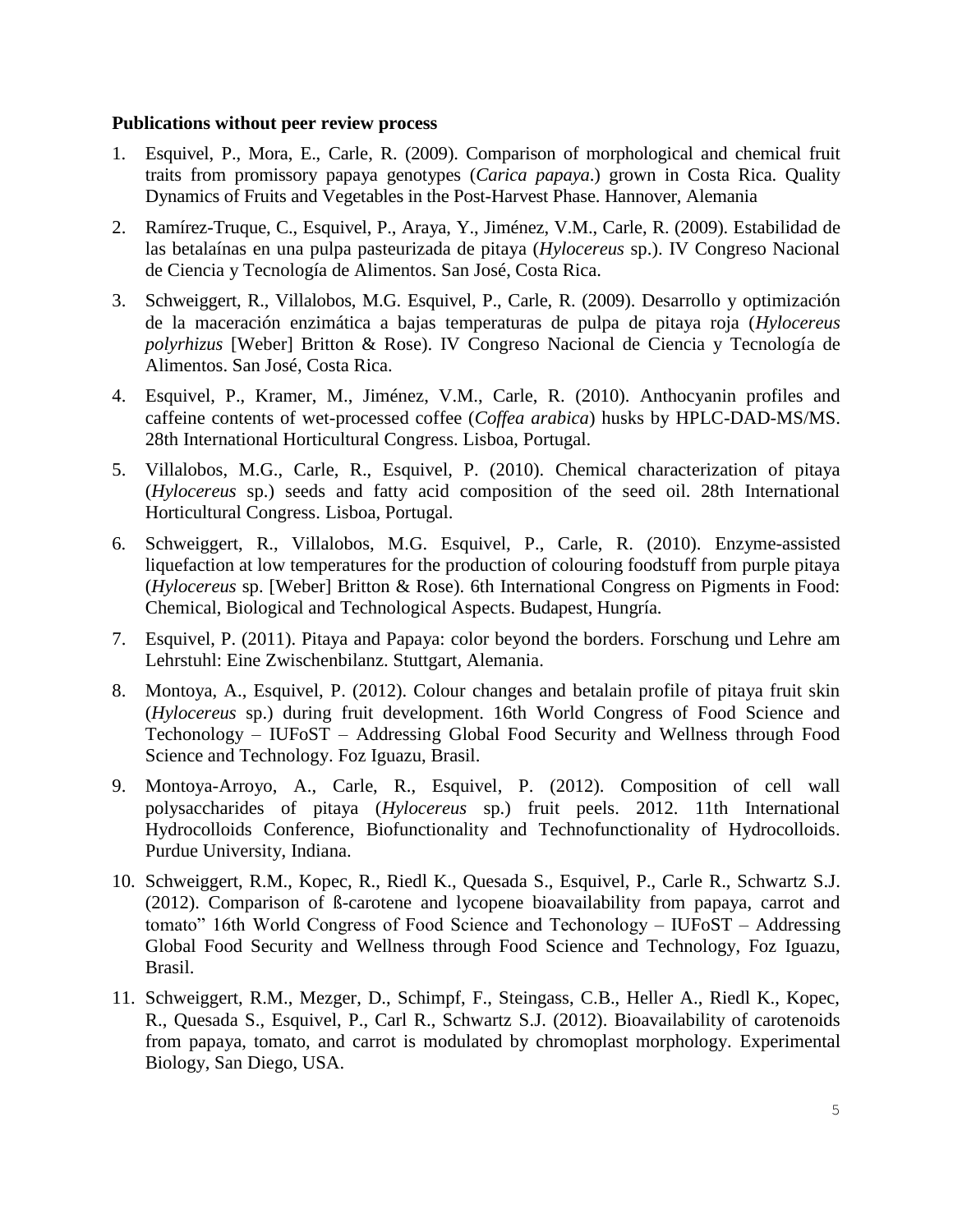- 12. Viñas, M., Kramer, M., Schweiggert, R.M., Guevara, E., Carle, R., Jiménez, V.M., Esquivel, P. (2012). Identification of phenolic and carotenoid compounds in coffee (*Coffea arabica*) pulp, peels and mucilage by HPLC electrospray ionization mass spectrometry. The 24th International Conference on Coffee Science. San José, Costa Rica.
- 13. Chacón-Ordóñez, T., Jiménez, V.M., Esquivel, P., Carle, R. (2013). Genuine profiles and bioaccessibilities of carotenoids from red- and yellow-fleshed mamey sapote (*Pouteria sapote*) fruits. Book of Abstracts and Proceedings of the 7th International Congress of Pigments in Food. Novara, Italia. pp. 305-308.
- 14. Hempel J., Esquivel, P., Carle, R., Schweiggert, R.M. (2013). Carotenoid deposition and profiles in peach palm (*Bactris gasipaes* Kunth). Book of Abstracts and Proceedings of the 7th International Congress of Pigments in Food. Novara, Italia. pp. 35-38.
- 15. Schweiggert, R.M., Steingass, C.B., Heller, A., Esquivel, P., Carle, R. (2013). Deposition of lycopene, β–carotene, and β-cryptoxanthin in different chromoplast substructures in papaya fruits. Book of Abstracts and Proceedings of the 7th International Congress of Pigments in Food. Novara, Italia. pp. 39-41.
- 16. Schweiggert, R.M., Kopec, R.E., Cooperstone, J.L., Villalobos-Gutiérrez, M.G., Högel, J., Young, G.S., Quesada, S., Esquivel, P., Schwartz, S.J., Carle, R. (2013). Enhanced bioavailability of carotenoids: The influence of chromoplast morphology, dietary lipid, and thermal processing. Book of Abstracts and Proceedings of the 7th International Congress of Pigments in Food. Novara, Italia. pp. 299-304.
- 17. Schweiggert R.M., Kopec R.E., Villalobos-Gutierrez M.G., Högel J., Quesada S., Esquivel P., Schwartz S.J., Carle R. (2013). Bioaccesibility and bioavailability of carotenoids from papaya, tomato, and carrot in humans. 7th International Congress of Pigments in Food. Novara, Italia.
- 18. Esquivel, P., Gruschwitz, M., Carle, R., Jiménez, V.M. (2013). Phenolic compounds in soursop (*Annona muricata*) pulp as detected by HPLC/Electrospray ionization mass spectrometry. 7th World Congress on Polyphenol Applications. Bonn, Alemania.
- 19. Schweiggert, R., Steingass, C.B., Heller, A., Kopec, R.E., Quesada, S., Esquivel, P., Schwartz, S., Carle, R. 2013. Chromoplasten-Morphologie als entscheidender Einflussfaktor auf die Bioverfügbarkeit von Carotinoiden aus Papaya, Tomate und Karotte. Conference of the German Association of Nutrition. Bonn, Alemania.
- 20. Chacón-Ordóñez, T., Schweiggert, R.M., Jiménez, V.M., Carle, R., Esquivel, P. (2014). The ultra-structure of mamey sapote (*Pouteria sapota*) chromoplasts. ICS 17th Triennial Symposium on Carotenoids. Park City, Utah.
- 21. Chacón-Ordóñez, T., Schweiggert, R.M., Jiménez, V.M., Carle, R., Esquivel, P. (2014). The profiles and bioaccesibility of carotenoids from red- and yellow-fleshed mamey sapote (*Pouteria sapota*) fruits. ICS 17th Triennial Symposium on Carotenoids. Park City, Utah.
- 22. Chacón-Ordóñez, T., Jiménez,V.M., Esquivel, P., Carle, R, Schweiggert R.M. (2014). Caracterización del perfil de carotenoides en diferentes genotipos de zapote (*Pouteria sapota*) y su bioaccesibilidad. XVIII Seminario Latinoamericano y V Congreso Nacional de Ciencia y Tecnología de Alimentos. San José, Costa Rica.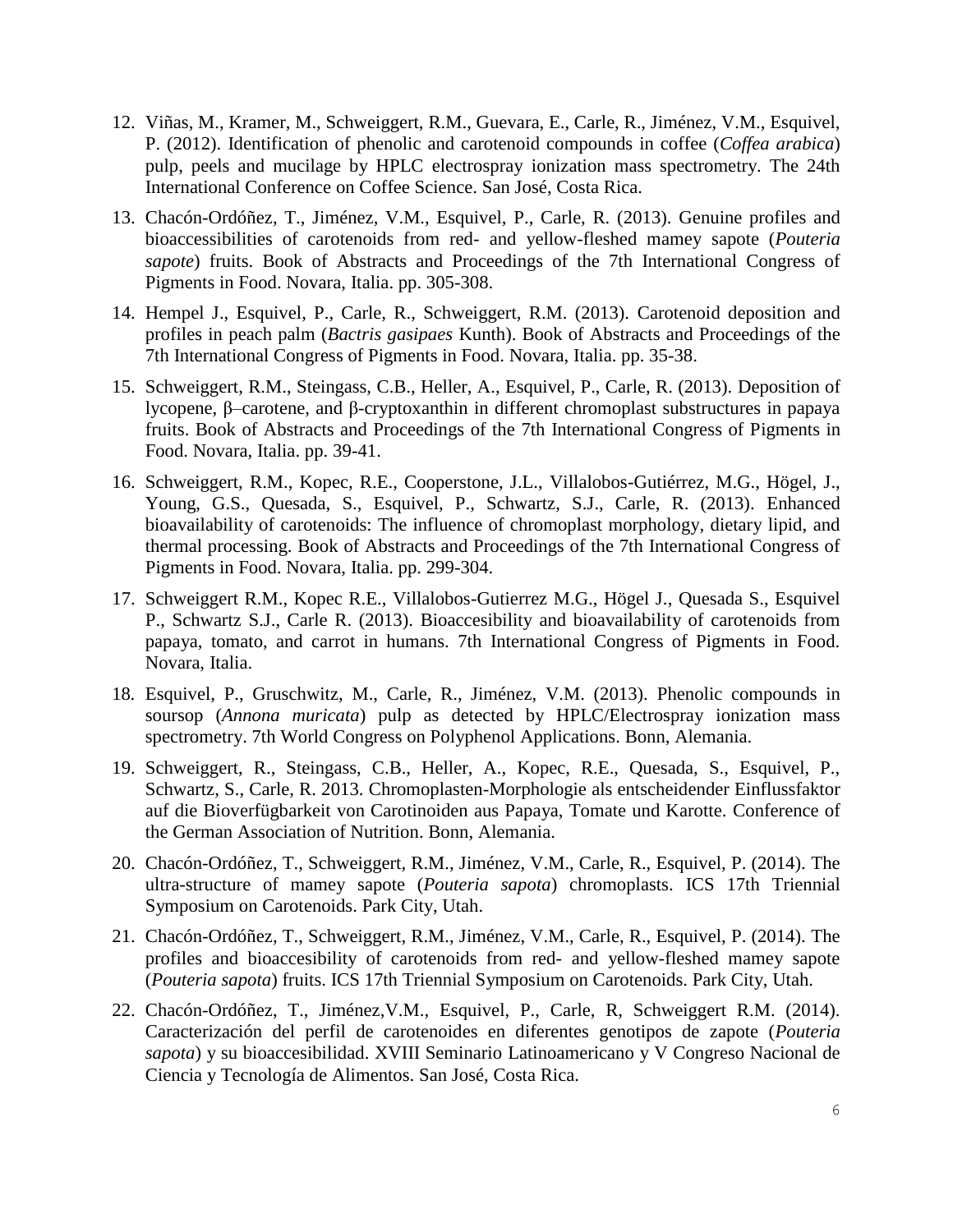- 23. Esquivel, P., Viñas,M., Schweiggert, R.M., Gruschwitz, M., Guevara, E., Carle, R., Jiménez, V.M. (2014). Characterization of carotenoids in the peels of coffee (*Coffea arabica*) varieties. ICS 17th Triennial Symposium on Carotenoids. Park City, Utah.
- 24. Montoya-Arroyo, A., Pineda-Castro, M.L., Sramek M., Kohlus, R., Schweiggert, R.M., Carle, R., Esquivel P. (2014). Caracterización de los polisacáridos de la cáscara de pitaya roja como potencial subproducto de su procesamiento. XVIII Seminario Latinoamericano y V Congreso Nacional de Ciencia y Tecnología de Alimentos. San José, Costa Rica.
- 25. Viñas, M., Gruschwitz, M., Schweiggert, R.M., Guevara, E., Carle, R., Jiménez, V.M., Esquivel, P. (2014). Identificación de carotenoides y compuestos fenólicos en pulpa, cáscara y mucílago de café (*Coffea arabica* L.) mediante HPLC-PDA/MS. XVIII Seminario Latinoamericano y V Congreso Nacional de Ciencia y Tecnología de Alimentos. San José, Costa Rica.
- 26. Esquivel, P. (2015). Potential of Underutilized Tropical Plant Sources to Reduce Hidden Hunger. Conferencista invitada en el Department of Food Science and Technology, Ohio State University. Columbus, Ohio.
- 27. Esquivel, P. (2015). Underutilized Latin American sources of carotenoids for nutritional and health improvement in developing countries. 1st NDSU Annual Conference on Food for Health, Fargo, North Dakota.
- 28. Esquivel, P. (2015). The role that underutilized tropical plants could play in alleviating hidden hunger. International Congress Hidden Hunger 2015, Stuttgart, Alemania.
- 29. Esquivel, P., Chacón-Ordóñez, T., Schweiggert, R.M., Carle, R., Jiménez, V.M. (2015). Carotenoid profile and bioaccessibility of carotenoids from red- and yellow- fleshed mameysapote (*Pouteria sapota*) fruits. IFT Meeting 2015, Chicago, Illinois.
- 30. Esquivel, P., Irías-Mata, A., Schweiggert, R.M., Carle, R., Jiménez, V.M. (2015). Nance (*Byrsonima crassifolia*), a source of lutein and zeaxanthin, macular carotenoids impotant for human health. IFT Meeting 2015. Chicago, Illinois.
- 31. Chacón-Ordóñez, T., Schweiggert, R.M., Carle, R., Jiménez, V.M. Esquivel, P., (2015). Bioaccessibility of carotenoids from red- and yellow- fleshed mamey sapote (*Pouteria sapota*) fruits. International Congress Hidden Hunger 2015, Stuttgart, Alemania.
- 32. Irías-Mata, A., Schweiggert, R.M., Carle, R., Esquivel, P., Jiménez, V.M. 2015. Nance (*Byrsonima crassifolia*) fruits, a source of lutein and zeaxanthin - macular carotenoids involved in human health. International Congress Hidden Hunger 2015, Stuttgart, Alemania.
- 33. Jiménez, V.M., Vargas-Ramírez, E., Ziegler, J., Hempel, J., Carle, R., Irías-Mata, A., Esquivel, P., Schweiggert, R. 2015. Provitamin A carotenoids of cashew apple (*Anacardium occidentale* L.). IFT Meeting 2015, Chicago, Illinois.
- 34. Vargas-Ramírez, E., Ziegler, J., Hempel, J., Irías-Mata, A., Irías-Mata, A., Esquivel, P., Jiménez, V., Carle, R., Schweiggert, R. (2015). Provitamin A carotenoids of cashew apple (*Anacardium occidentale*L.)- an alternative against hidden hunger. International Congress Hidden Hunger 2015, Stuttgart, Alemania.